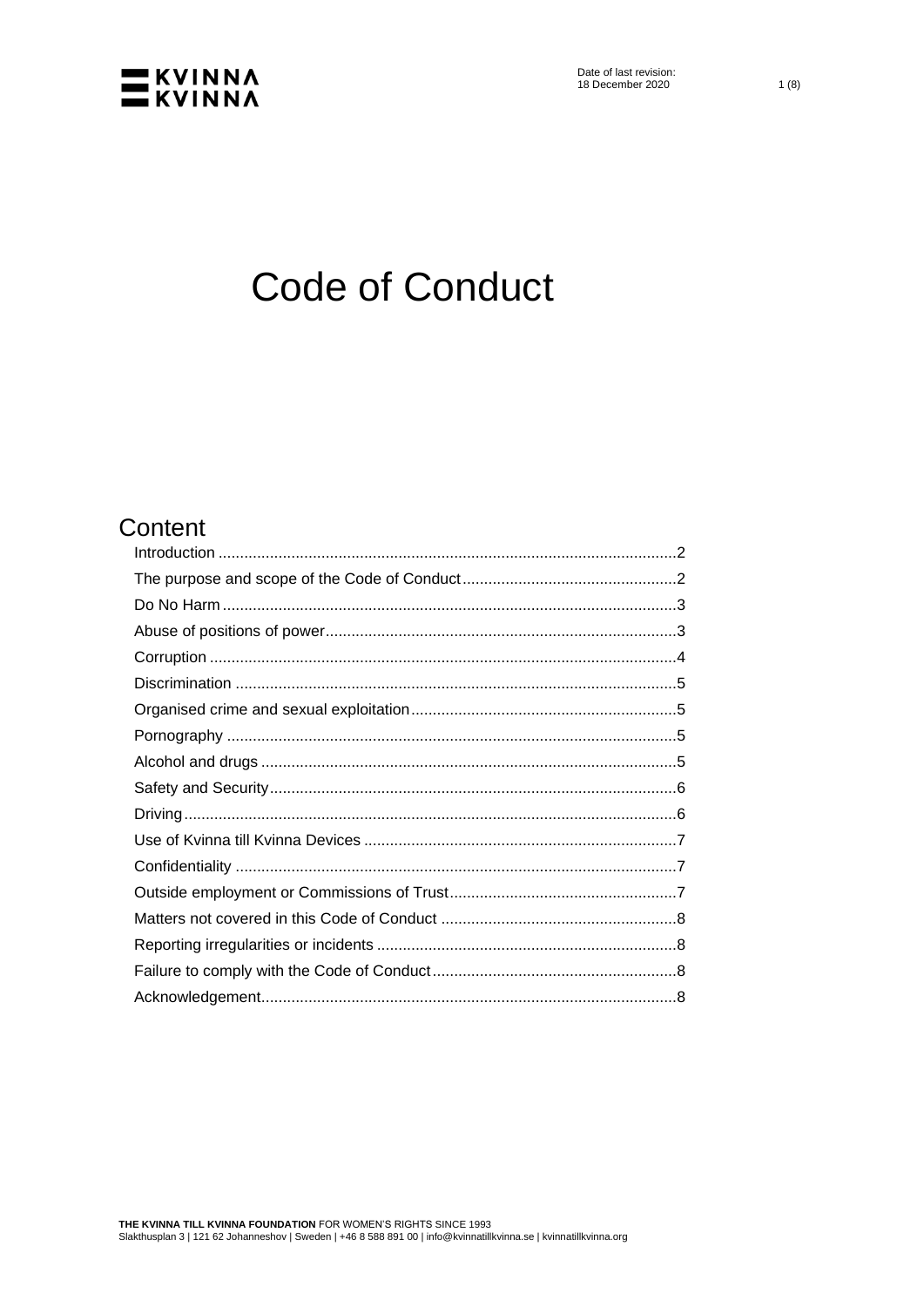

# <span id="page-1-0"></span>**Introduction**

The Kvinna till Kvinna Foundation (Kvinna till Kvinna) is a non-partisan, religiously unaffiliated peace and women's rights organisation.

Kvinna till Kvinna works to promote women's rights in 20 conflict-affected countries, supporting more than 130 women's rights organisations around the world. Kvinna till Kvinna strengthens women in warzones and conflict-affected areas. It supports and cooperates with organisations that work to advance women's human rights and promote non-military conflict resolution.

Kvinna till Kvinna's vision is:

- A world of sustainable peace based on democracy and gender equality, where conflicts are dealt with through non-violent means.
- A world in which human rights are respected and all people can feel safe and secure.
- A world in which women have power and influence over decision-making and participate actively in the development of society.

Kvinna till Kvinna operates from a feminist power analysis and has a rights based approach, to change discriminatory structures and promote women's participation, rights and safety.

The operations of Kvinna till Kvinna are concentrated on strengthening and supporting women's rights organisations and women human rights defenders that organise themselves in regions affected by conflict in order to increase their capacity and autonomy.

Kvinna till Kvinna supports and cooperates with organisations working for women's rights and peace. We advocate for women's rights and the inclusion of women in discussions and decision-making processes on peace and security. We also promote studies and research to raise awareness of how war and conflict impact the roles and conditions of women in society.

# <span id="page-1-1"></span>**The purpose and scope of the Code of Conduct**

This Code of Conduct applies across all locations where Kvinna till Kvinna works. This Code of Conduct is mandatory for all persons representing Kvinna till Kvinna. "Staff", "representative" and "employee" are used interchangeably; at all times the meaning also includes consultants, interns, volunteers and goodwill ambassadors for Kvinna till Kvinna. The relationship between Kvinna till Kvinna and its representatives is built upon mutual trust and loyalty. Acceptance and adherence to the Code of Conduct will contribute to safety and security of staff and partner organisations, greater professionalism and increased impact of Kvinna till Kvinna's work.

The purpose of the Code of Conduct is to:

- Clarify the obligations and standards of behaviour that are required of all individuals employed by Kvinna till Kvinna.
- Give guidance on relationships with partner organisations and other organisations and people in general.
- Provide a framework for reporting irregularities.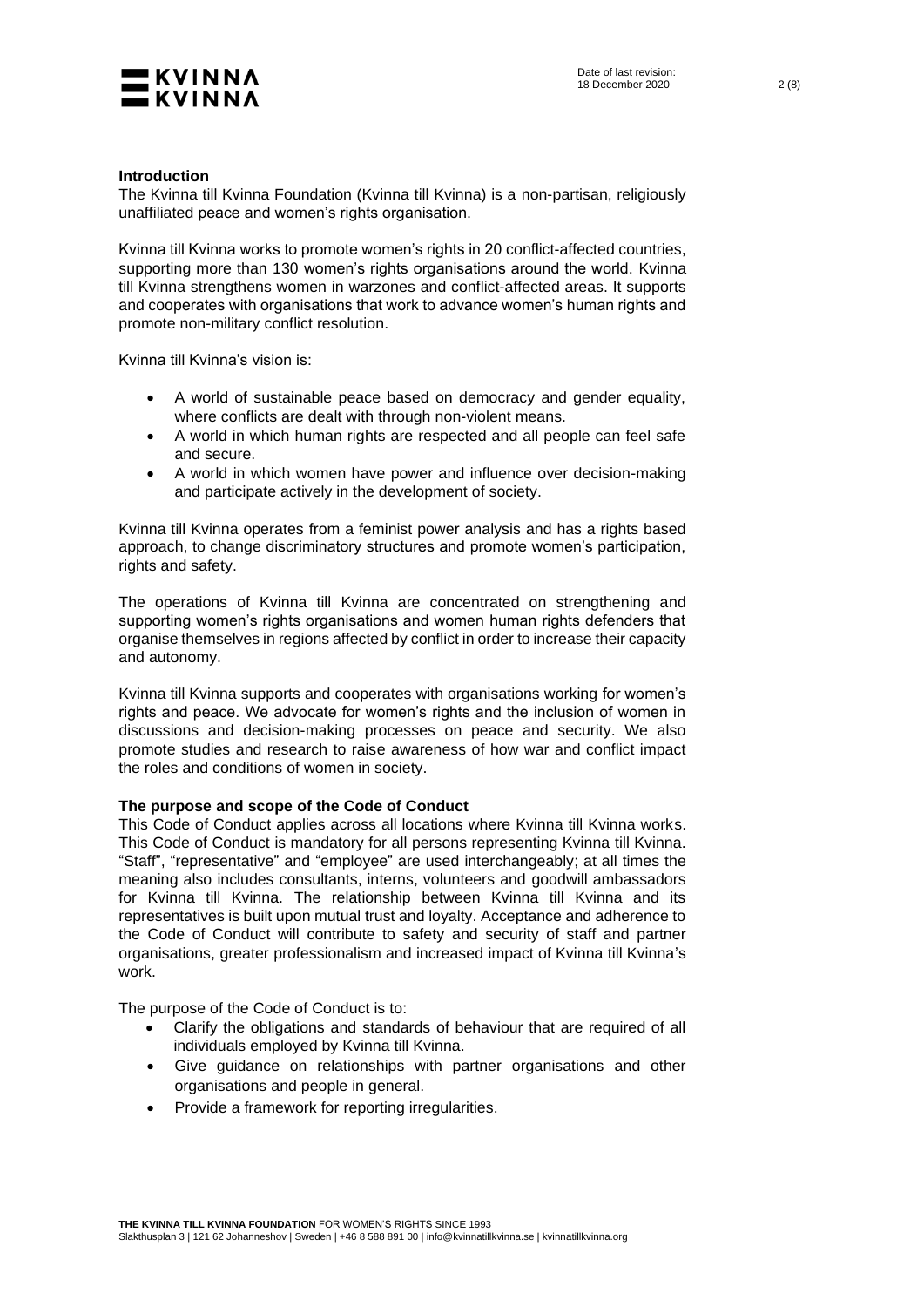

# <span id="page-2-0"></span>**Do No Harm**

Kvinna till Kvinna works in a conflict sensitive way and must never contribute to a conflict or add unnecessary risk to staff or partners. Kvinna till Kvinna is impartial and neutral and continuously assesses and mitigates against potential unintended consequences of our work.

Programme activities that cause direct or indirect harm to the local population or exacerbate conflict(s), also present a risk to staff and assets. The Kvinna till Kvinna Do No Harm principle therefore always acts as a guide for programme and security management decisions.

As a representative of Kvinna till Kvinna you are expected to maintain a high standard of personal conduct and recognise that the organisation might be judged by the way you represent it. When representing Kvinna till Kvinna you are expected to understand and relate to the law, culture, environment and people of the location where you are working. Actions taken in physical or virtual spaces by representatives of Kvinna till Kvinna outside of official work hours also reflect the perception of the organisation. Kvinna till Kvinna representatives are expected to at all times behave responsibly, professionally and with commitment and loyalty towards Kvinna till Kvinna as an employer/contracting party.

Kvinna till Kvinna representatives respect the integrity of colleagues and partners and do not share information that may cause harm.

*For more details see: Kvinna till Kvinna's Programme Handbook, Social Media Policy, Leadership Policy, Safety & Security Policy.*

# <span id="page-2-1"></span>**Abuse of positions of power**

Kvinna till Kvinna actively works to ensure a harassment free workplace. In addition, Kvinna till Kvinna acknowledges that as an organisation holding funds it is in a position of power in the contexts where the organisation is working.

Representatives of Kvinna till Kvinna are expected to actively underscore the principles of neutrality and fairness. Kvinna till Kvinna is aware that representatives encounter many people and organisations who *are* or *regard themselves to be* in a position of dependency vis à vis representatives as individuals or Kvinna till Kvinna as an organisation.

Kvinna till Kvinna do not tolerate that representatives of the organisation engages in any activities which could be deemed to be a conflict of interest. Conflict of interest can involve, but is not limited to:

- Financial gain or other material benefits.
- Non-material benefits such as favours or personal relationships.
- Intimate relations (ranging from close friendships to sexual relations) between a representative of Kvinna till Kvinna and persons who are (or can be perceived to be) in a position of dependence.

In relation to children Kvinna till Kvinna has a Child Safeguarding Policy, which must be understood and adhered to by all staff.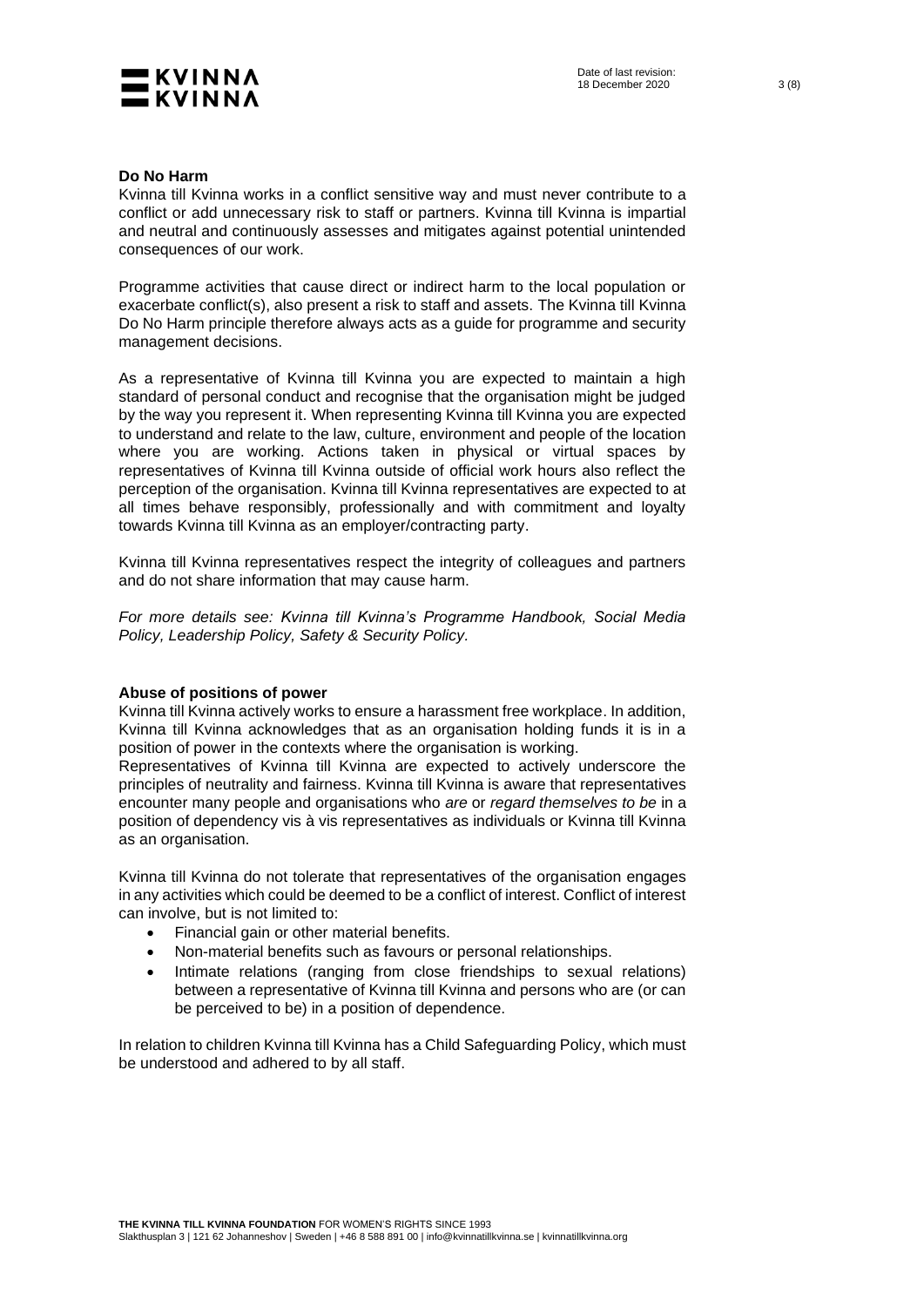

Given the position of power as an organisation particular care is taken when it comes to portraying people. The Kvinna till Kvinna Foundation uses documentary images that depict the world, our activities and the people we work with and for. We avoid depicting anonymous women or women as anonymous objects. Our images should always be based on respect and dignity, and you should particularly bear this in mind when photographing people in vulnerable situations. We do not use images that are exploitative, intrusive or degrading. Persons should be adequately clothed and never seen in poses that could be perceived as having sexual connotations. This approach is particularly important when we portray children, be they child brides, empowered girls that take part in our training or children living in shelters we support. When you want to photograph someone, always ask their permission, and inform them about what the photos might be used for. For persons under the age of 18, you must have a written consent. Ask permission of the parent/legal guardian and ask them to sign the written consent form *"Consent to processing of child's personal data"*. The child also needs to give its verbal consent.

*For more details see: Kvinna till Kvinna's Child Safeguarding Policy, Anti-corruption policy, Brand Book and photo policy and Social Media policy.*

# <span id="page-3-0"></span>**Corruption**

Kvinna till Kvinna defines corruption as an abuse of trust, power or position that results in improper gain for a person, organisation, political party, company or other. Corruption includes bribery, kickbacks, extortion, favouritism and nepotism, as well as conflicts of interest, embezzlement and fraud.

Activities commonly referred to as corruption are not necessarily illegal in the eyes of the law in some of the jurisdictions where we work but are nevertheless considered a violation of accepted ethics and morals of Kvinna till Kvinna. Corruption affects the poorest in societies and undermines development. Women are disproportionately affected as they often represent a larger share of the poorest and most vulnerable people in society. It is therefore particularly important for Kvinna till Kvinna to work against corruption.

As a general policy Kvinna till Kvinna does not accept gifts as they under some circumstances can constitute a bribe. The relationship between the benefactor and the recipient will determine whether it is a gift or a bribe. In instances when we as representatives are presented with gifts, we bring them to our offices and report them to our managers. If the gift was presented in a manner that there is a suspicion that the donor had intent to bribe or if the gift is worth substantial amounts in the context of where it was shared, an incident report is to be issued.

As corruption is hard to detect, and difficult and costly to investigate, prevention is crucial. When there is suspicion of corruption it must be brought to the attention of a manager, anti-corruption adviser or Head of Security for analysis and decision on next steps. When corruption is deemed to be a criminal offence, it should be reported to the police and may, in case of conviction, result in dismissal.

All employees are required to work actively to prevent corruption by identifying, recognising and acknowledging corruption risks throughout the organisation, as well as reporting irregularities and suspected cases of corruption.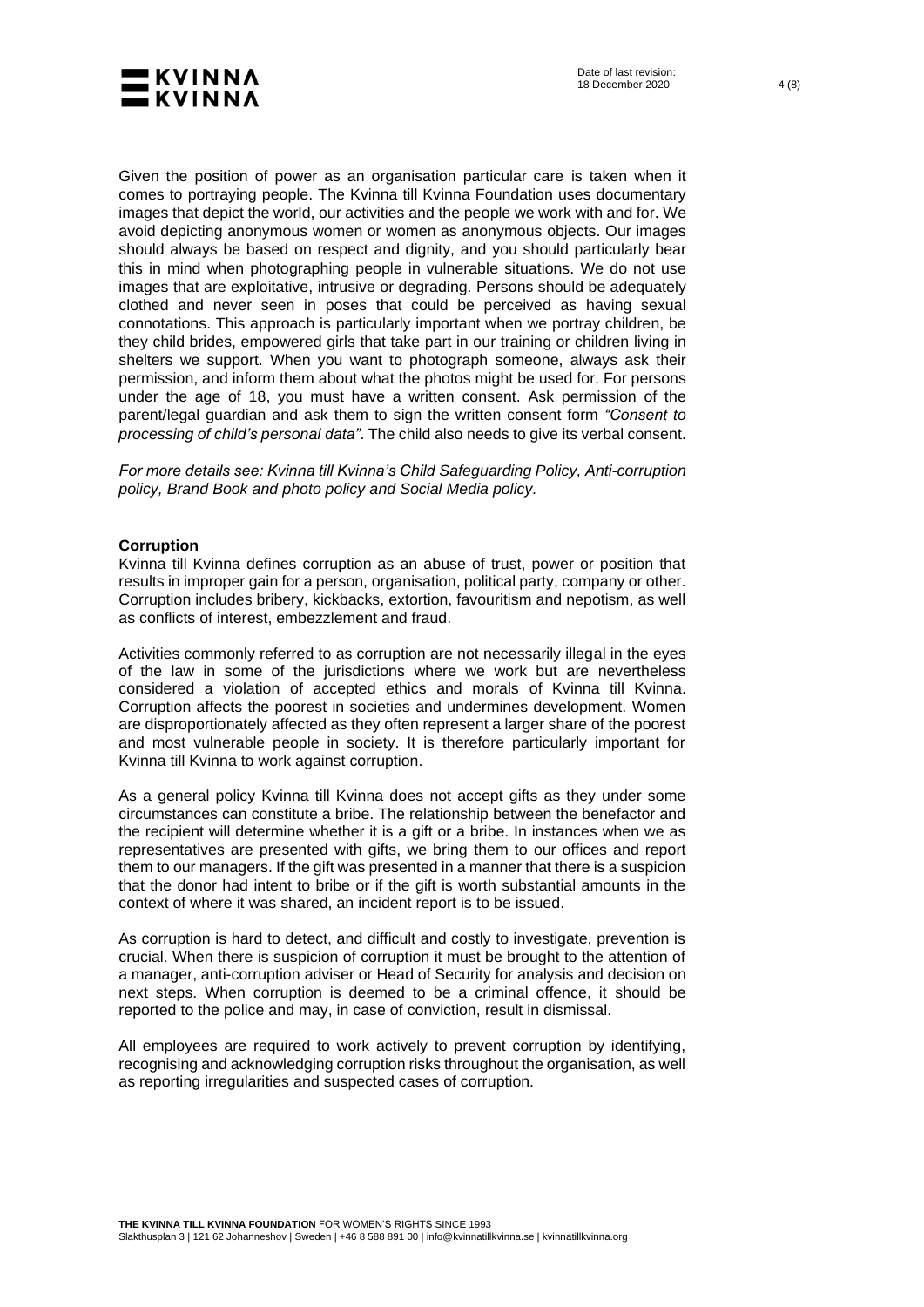

A whistleblowing procedure is described on Kvinna till Kvinna's website, where you can anonymously report any suspicion of corruption.

<span id="page-4-0"></span>*For more details see: Kvinna till Kvinna's Anti-corruption policy.*

#### **Discrimination**

Kvinna till Kvinna does not allow discrimination on any ground such as race, colour, gender, language, religion, political or other opinion, national or social origin, property, birth, pregnancy, disability, sexual orientation or other status.

Representatives of Kvinna till Kvinna are expected to foster and promote a climate that is fair, inclusive, equitable and free from harassment and discrimination.

#### <span id="page-4-1"></span>**Organised crime and sexual exploitation**

You should avoid all forms of contact with organised crime. This means being vigilant about the various kinds of organised crime in different situations when making decisions: changing money, choosing accommodation, going to restaurants, buying cheap goods and in many other everyday situations. Regarding the trade in human beings, you should be aware that human trafficking does not just concern sexual exploitation, but other areas as well, such as household and gardening help, for example.

As an employee of Kvinna till Kvinna you should avoid all forms of sexual exploitation, of grownups as well as underaged. Apart from deviating from our values by doing so, this may also result in supporting criminal activities such as sex trafficking. The purchase of sexual services is not permitted, and you should not encourage others to do so either. Buying sexual services does not just include "cash purchases" of sexual services from persons in prostitution, visits to brothels and so on, but also "private support" in the form of payment of bills, rent and school fees in exchange for sexual services.

#### <span id="page-4-2"></span>**Pornography**

You should keep your workplace free from all kinds of pornographic material. You must also refrain from using technical equipment (computers, etc.) that Kvinna till Kvinna has provided to look at or spread pornographic material for private use.

#### <span id="page-4-3"></span>**Alcohol and drugs**

As an employer Kvinna till Kvinna promotes a healthy lifestyle and a good balance between work and private life. Kvinna till Kvinna works pro-actively to comply with its Duty of Care responsibilities for its staff.

During working hours, the consumption of alcohol is only permitted in exceptional cases, such as at public events where Kvinna till Kvinna representatives have been invited in their official capacity. On such occasions it is important for consumption to be strictly limited.

As identified representatives of Kvinna till Kvinna, staff should always take extreme caution when consuming alcohol in public as identified representatives of Kvinna till Kvinna. Sensitivity in this regard might be heightened in contexts where alcohol is less common. Any use and/or association with illegal substances is prohibited.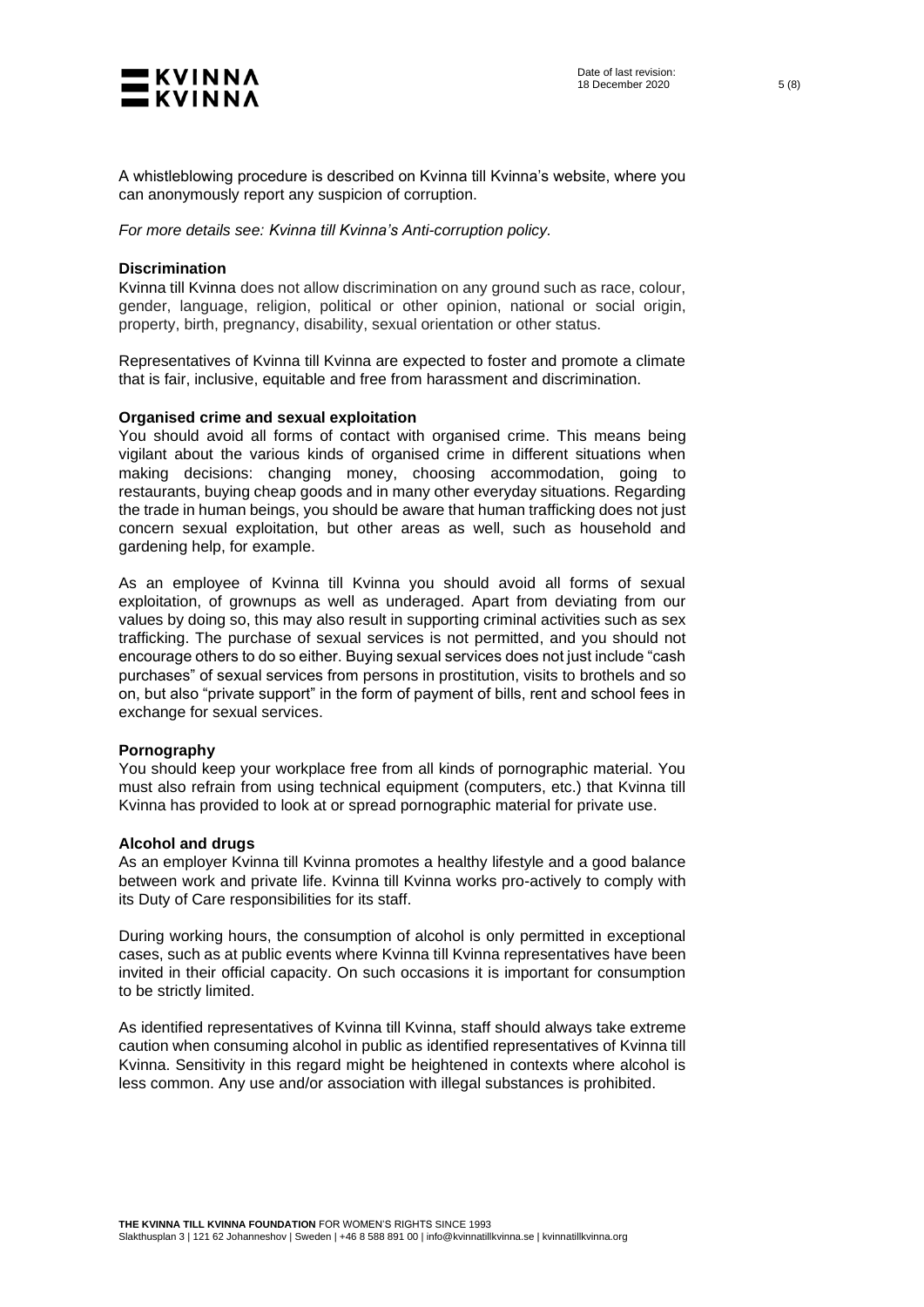

Suspected breaches of the above must be reported to line-managers or via the whistle blowing function as these can pose a risk to health and life as well as undermining the reputation of the organisation.

<span id="page-5-0"></span>*For more details see: Kvinna till Kvinna's policy on Occupational Health and Safety.*

### **Safety and Security**

Kvinna till Kvinna aims to create a safe and secure working environment and to ensure staff have the capacity to carry out their tasks in a safe and secure manner. Kvinna till Kvinna has a duty of care for staff and others who have agreed to adhere to Kvinna till Kvinna's policies, procedures and instructions. Kvinna till Kvinna values the life and well-being of staff over its assets, trademark or reputation and will not consciously place staff in situations of unacceptable risk to achieve programme objectives. Staff and others accept individual responsibility for her/his personal actions and in extension the safety and security of themselves and their colleagues. Adherence to safety and security policies and procedures is mandatory for all representatives of Kvinna till Kvinna.

All Kvinna till Kvinna staff have the Right to Withdraw from a situation that they feel poses an unreasonable level of risk to them, without suffering disciplinary action. No manager or staff member may force, intimidate or otherwise coerce another staff member into doing something the staff member feels represents an unreasonable risk. Staff are obliged to report to the next appropriate level of management any instructions they consider threatening and/or dangerous to themselves or those around them.

Kvinna till Kvinna staff recognise that their actions and behaviours may have a direct effect on the safety and security of themselves and their colleagues. Staff are obliged to:

- Be responsible for their own safety and security and promote the safety and security of their colleagues and others associated with the organisation.
- Ensure that they are informed of the risks to themselves, their colleagues, and the organisation.
- Understand and adhere to security policies, procedures, and instructions.
- Report any security incidents, 'near misses', and other relevant information in accordance with the *Incident Management and Reporting Standard Operating Procedures*.
- Report any action that breaches safety and security procedures and/or jeopardises the safety and security of staff or others.

*For more details see: Safety & Security Policy as well as Standard Operating Procedures for Travel Safety and Security and other relevant policies and procedures regarding Safety and Security*.

#### <span id="page-5-1"></span>**Driving**

Only those persons who are explicitly permitted to do so by Kvinna till Kvinna are allowed to operate Kvinna till Kvinna vehicles.

When you operate a Kvinna till Kvinna vehicle you must:

• follow the traffic regulations in the country concerned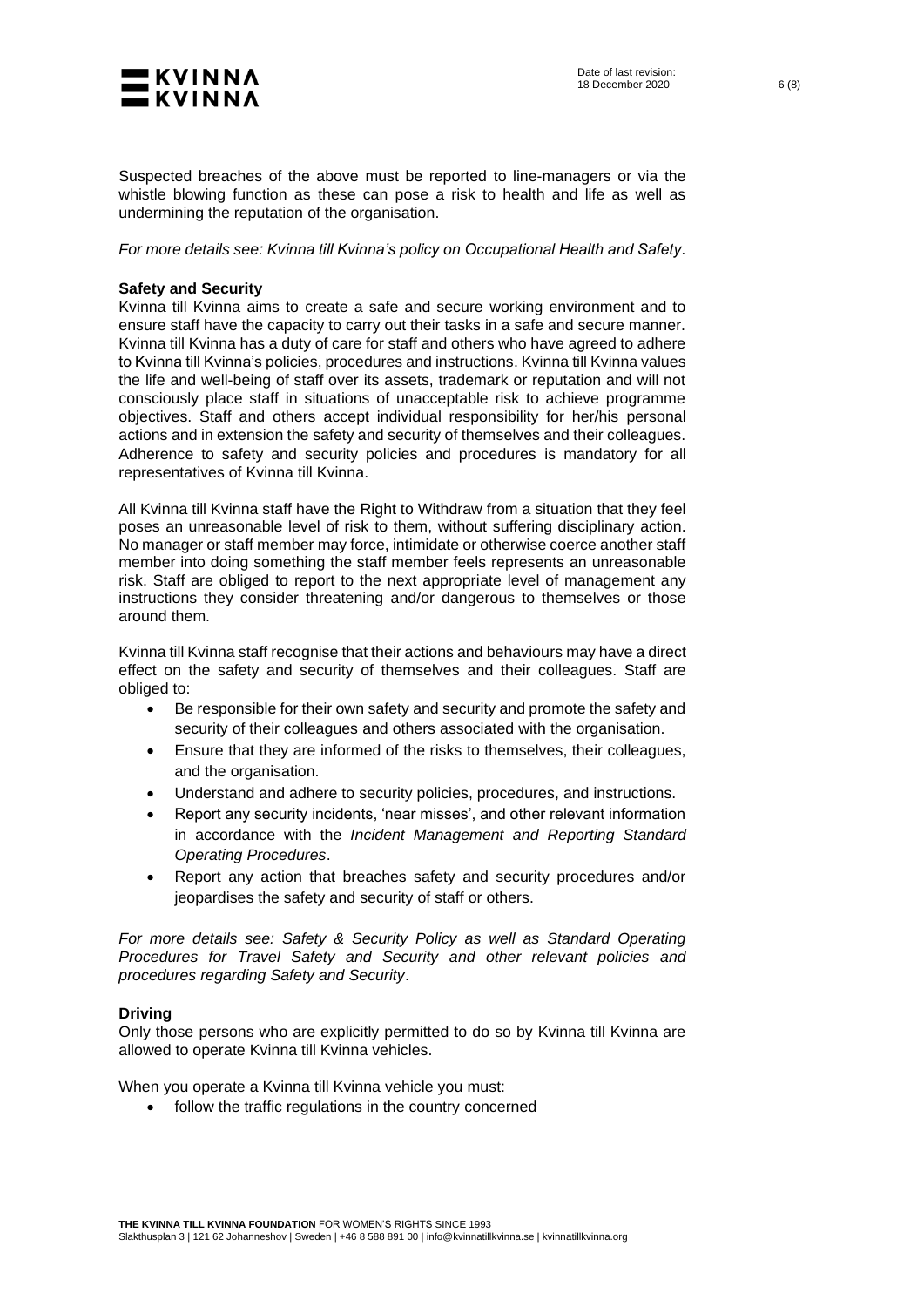

- ensure that everyone in the vehicle is wearing a seatbelt, and
- never be under the influence of alcohol or drugs.

*For more details see: Kvinna till Kvinna's Travel Safety & Security Standard Operating Procedures, Annex 4: Procedures for Operating a Kvinna till Kvinna car.*

# <span id="page-6-0"></span>**Use of Kvinna till Kvinna Devices**

"Device" refers to any digital device, such as a mobile phone, a computer, or a tablet, that can be connected to the organization's services, including  $-$  but not limited to  $$ internal networks, e-mail, file storage and instant messaging.

Some of the information available to staff is sensitive and/or classified. Kvinna till Kvinna representatives are expected to ensure that this information is protected, and only kept on devices that are supplied by the organisation, and which the organisation has configured and has control over.

When using equipment (laptops, phones, software, social media) employed in the official capacity as representatives of Kvinna till Kvinna, Kvinna till Kvinna has the right to access employee accounts if required. Kvinna till Kvinna fully abides by copyright laws and does not allow the downloading or uploading of inappropriate, offensive or illegal material at any time.

As representatives of Kvinna till Kvinna it is expected that private use of social media does not compromise the image of the organisation.

<span id="page-6-1"></span>*For more details see: Kvinna till Kvinna's Social Media Policy.* 

# **Confidentiality**

All material produced by staff is owned by Kvinna till Kvinna. Copyright and intellectual property rights rests with Kvinna till Kvinna.

Staff may keep such material for internal use but must not disclose or use anything which could be considered as being intellectual property or confidential information belonging to Kvinna till Kvinna without prior permission from the organisation. All necessary precautions must be taken to protect information that if disclosed could harm staff, partners, the operations or reputation of Kvinna till Kvinna.

#### <span id="page-6-2"></span>**Outside employment or Commissions of Trust**

Kvinna till Kvinna recognises that staff may have functions of Trust or temporary employment in organisations other than Kvinna till Kvinna. Kvinna till Kvinna supports staff involvement in community and civil society activities. Kvinna till Kvinna does not wish to interfere in arrangements staff make, provided such arrangements do not:

- involve a conflict of interest such as for example using the official capacity as representative of Kvinna till Kvinna in connection with other. employment or functions of Trust or representing an organisation that stands for values contradictory to Kvinna till Kvinna.
- require engagement or duties that prevent participating in all facets of Kvinna till Kvinna duties.
- bring Kvinna till Kvinna into disrepute.